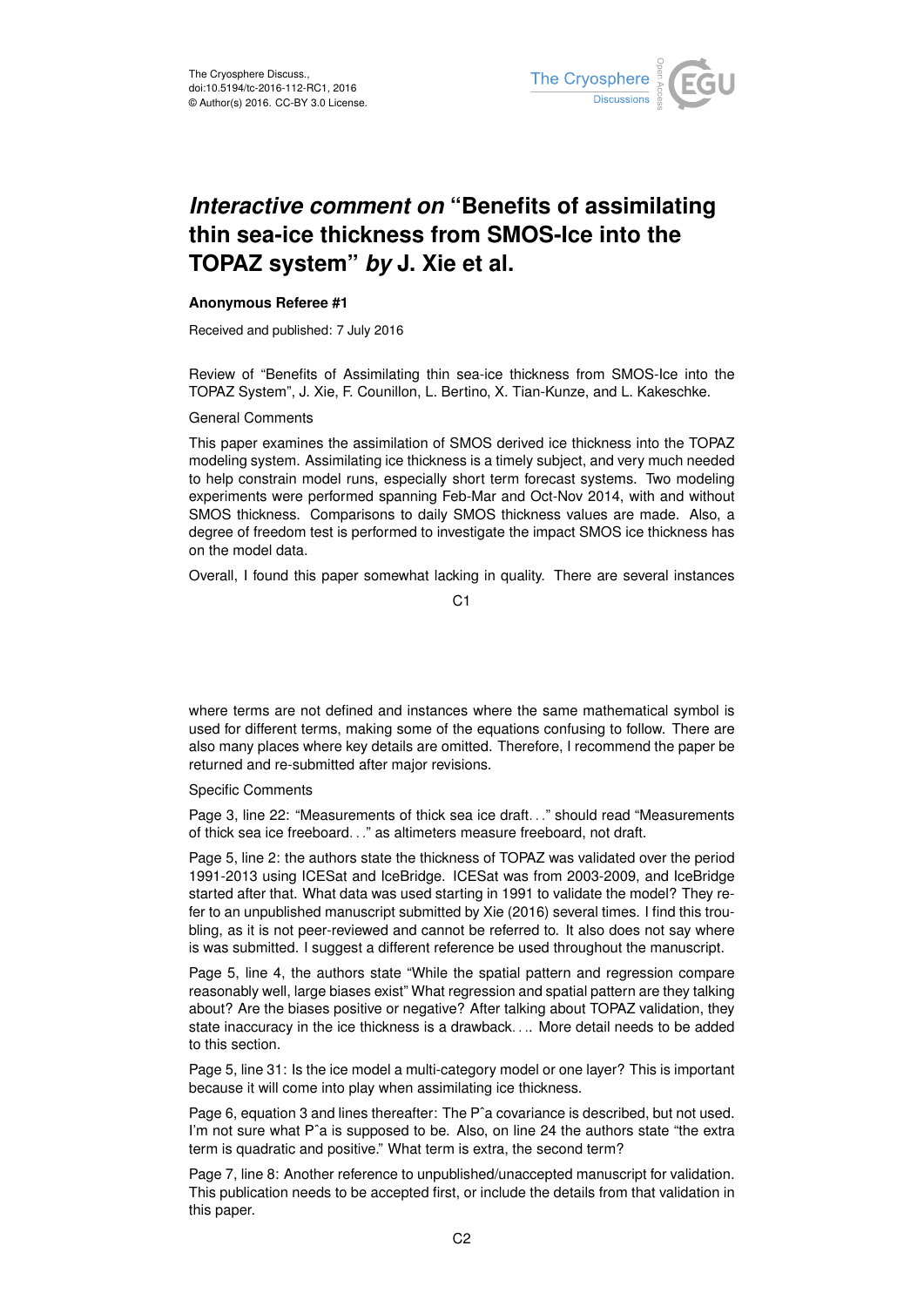Page 7, line 12: where are the SMOS-Ice products available? A reference or website should be included. Is it available in near real time for operational centers?

Page 7, line 15: What does "TOPAZ equivalent" mean? Is there some spatial averaging or processing to match the observation location for comparison?

Page 7, line 17: The term 'RMSD' is used, but not defined until Eq. (6) on page 9. RMSD should be defined here.

Page 8, line 16: This is the first time the term "innovations" is used. I presume this is referring to the 2nd term on the RHS of equation (1). This should be spelled out.

Page 8, equation (4): y\_smos is not defined. I guess this is the SMOS observation thickness. Also, is sea ice volume assimilated into the sea ice model? Is there only one ice category in their model to assimilate volume? If more than one category, how do the authors decide what category to assimilate the thickness?

Page 8, line 31. The authors state they implement an upper limit on observation standard deviation of 5 meters. This seem like a large standard deviation value (12.5 times the max observation value of 0.4 m) given they are only assimilating SMOS observations up to 0.4 meters. Why was 5 meters chosen for the standard deviation limit? Are there SMOS observations with 0.5 meters with a 5 meter standard deviation? Figure 2 suggests standard deviations less than 2 for SMOS < 0.4 meters.

Page 8, line 25: why use the symbol TSLA? SLA is used for along-track sea level anomaly on page 4 and 6.

Page 9, line 10: Sea ice thickness SMOS-Ice is stated to be in Table 1, but it is not listed there.

Page 9, equations 5 and 6: What is 'H'? It is used as Bilinear operator and Obs error in previous equations.

Page 9, line 20: I find it interesting that there are minimal observations in the Beaufort

## C3

during March. Can the authors expand on why this is? Is the ice too thick for SMOS at this time? Or not there?

Page 10: line 15: The terminology "highlighted with marked lines" is confusing to me. I think it would be clearer if the authors state something like "the averaged thickness of thin sea-ice . . . are shown with marked lines in the panels of Figure 6".

Page 11, equation (7): does 'tr' mean trace? This, as well as all terms, should be defined to ensure clarity.

Page 11, line 25: On this line I think the authors are referring to equation (7).

Page 11, equation (8): This looks more like a root mean square (RMS) than a mean. Is there a reason why the authors decided to use a RMS here? Also, what are the subscripts i and i?

Page 12: equation (9), what is subscript j? j'th observation set?

Page 12: line 6: Is there a reference for the ice-tethered profile data? Is this ice or ocean profile data?

Page 13: line 30: I would say the blended sea ice thickness has been "tested with" the U.S. Navy Arctic Cap Nowcast/Forecast system. The term "implemented" implies the blending is currently being used operationally, which is not the case.

Figure 6: If I understand correctly, the blue line with triangles is the test run where ice thickness is assimilated once a week. There does not seem to be any evidence of the assimilation. I would expect the blue triangle line to get closer to the SMOS line at the assimilation interval. Why does this not occur?

## Technical Corrections

In many places throughout the document (e.g., page 2 lines 13 and 18, page 3 line 16, page 4 line 19, ) words are run together without proper spacing. I don't know if this is an artifact of the submission formatting or something else, but the word and sentence